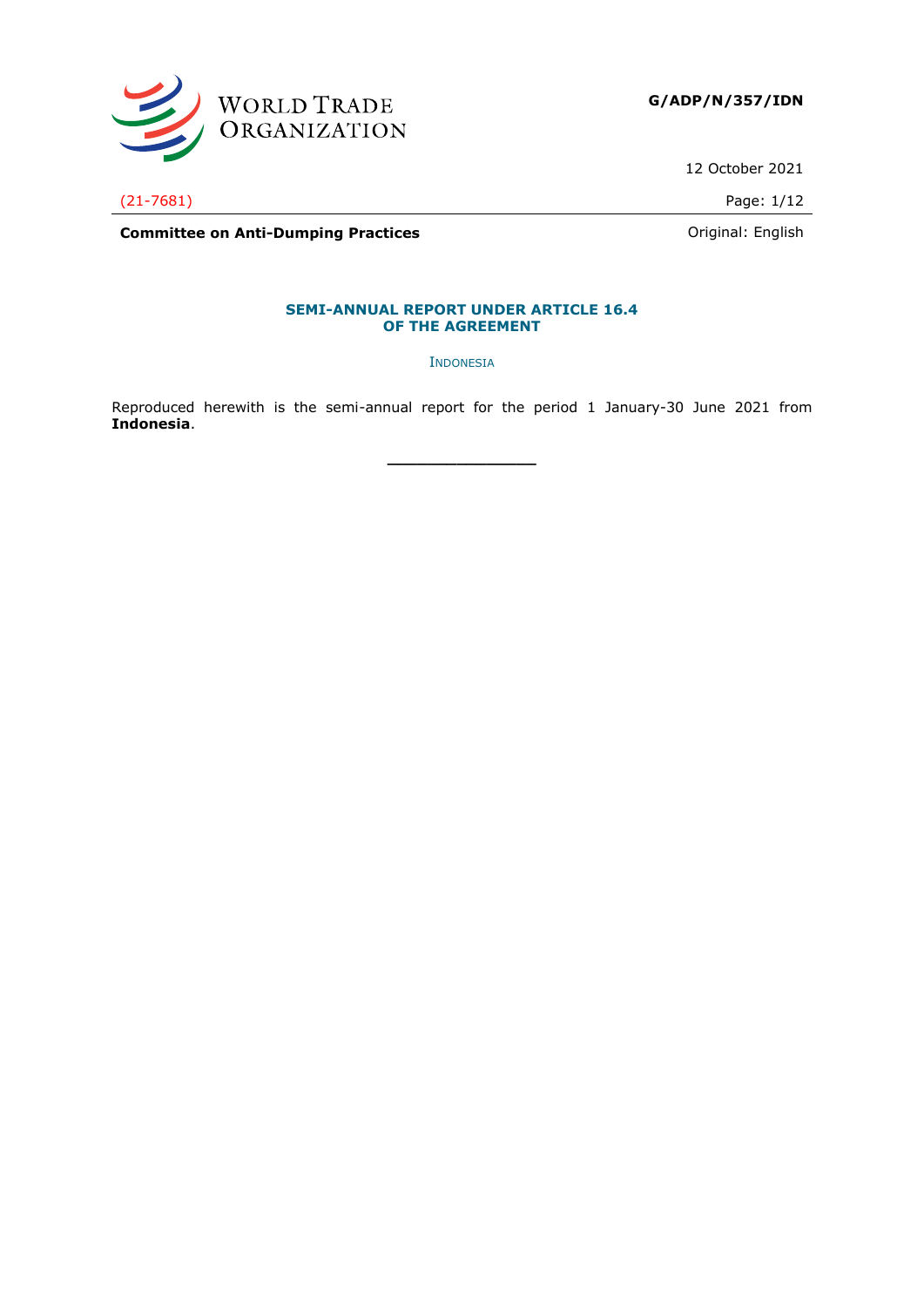#### **SEMI-ANNUAL REPORT OF ANTI-DUMPING ACTIONS<sup>2</sup>**

FOR THE PERIOD 1 JANUARY-30 JUNE 2021

### **Original Investigations**

| Country   | Product                               | <b>Initiation</b>            | <b>Provisional</b>  | <b>Final measures</b>                |                | <b>No final</b>         | <b>Other</b> | <b>Trade data</b>         |                     | <b>Basis for</b> |
|-----------|---------------------------------------|------------------------------|---------------------|--------------------------------------|----------------|-------------------------|--------------|---------------------------|---------------------|------------------|
| or        |                                       |                              | measures and        | <b>Definitive duty</b>               | <b>Price</b>   | measures/               |              | (from published report(s) |                     | normal value     |
| customs   |                                       |                              | preliminary         |                                      | undertaking    | termination             |              |                           |                     | determination    |
| territory |                                       |                              | determinations      |                                      |                |                         |              |                           |                     |                  |
|           | Description;                          | Date;                        | Date of duties;     | Date of duties;                      | Date of        | Date,                   | Date,        | Import volume             | Import              | Codes for all    |
|           | HS 6-digit category                   | period of                    | range of            | range of individual                  | application;   | reason                  | explanation  | or value (units/          | volume as           | bases used in    |
|           | covering investigated                 | investigation                | individual          | dumping margins;                     | range of       |                         |              | currency);                | $%$ of              | proceeding       |
|           | product <sup>3</sup> ; ID number;     | (D-dumping;                  | dumping margins;    | "other" rates;                       | individual     |                         |              | product                   | apparent            |                  |
|           | $(*)$ if investigation                | I-injury)                    | "other" rates;      | [range of applied                    | dumping        |                         |              | coverage,                 | domestic            |                  |
|           | of $>1$ country                       |                              | [range of applied   | rates if different.                  | margins or     |                         |              | period, if                | consumption         |                  |
|           |                                       |                              | rates if different, | reason]                              | minimum prices |                         |              | different from            | or as % of          |                  |
| 1         | $\overline{\phantom{a}}$              | 3.                           | reason]<br>4        | 5.                                   | 6              | $\overline{\mathbf{z}}$ | 8            | cols. $2/3$<br>q          | total imports<br>10 | 11               |
|           |                                       |                              |                     |                                      |                |                         |              |                           |                     |                  |
| China     | Ammonium nitrate (*)<br>3102.30.00.00 | 01.06.2015<br>D: 31.10.2013- |                     | Final determination:<br>24.11.2016 - |                |                         |              | 37,605 Ton                | DIPTI:<br>24.24%    |                  |
|           | AD 03-2015.CHN                        | 30.09.2014                   |                     | Imposition pending <sup>4</sup>      |                |                         |              |                           |                     |                  |
|           |                                       | $I: 31.10.2011 -$            |                     |                                      |                |                         |              |                           |                     |                  |
|           |                                       | 30.09.2014                   |                     |                                      |                |                         |              |                           |                     |                  |
|           | Polyethylene                          | 22.08.2016                   |                     | Final determination:                 |                |                         |              | 135,729 Ton               | DIPTI:              |                  |
|           | terephthalate (*)                     | D: 01.01.2015-               |                     | 19.02.2018 -                         |                |                         |              |                           | 59.96%              |                  |
|           | 3907.60.10.00,                        | 31.12.2015                   |                     | Imposition pending <sup>5</sup>      |                |                         |              |                           |                     |                  |
|           | 3907.60.20.00,                        | $I: 01.01.2013 -$            |                     |                                      |                |                         |              |                           |                     |                  |
|           | 3907.60.90.00                         | 31.12.2015                   |                     |                                      |                |                         |              |                           |                     |                  |
|           | AD 02-2016/CHN                        |                              |                     |                                      |                |                         |              |                           |                     |                  |
|           | <b>Biaxially Oriented</b>             | 26.08.2019                   |                     | Final determination:                 |                |                         |              | 33,517 Ton                | DIPTI:              |                  |
|           | Polypropylene (BOPP) (*)              | D: 01.01.2018-               |                     | $03.12.2020 -$                       |                |                         |              |                           | 22.8%               |                  |
|           | 3920.20.10,                           | 31.12.2018                   |                     | Imposition pending <sup>6</sup>      |                |                         |              |                           |                     |                  |
|           | ex 3920.20.91,                        | $I: 01.01.2016 -$            |                     |                                      |                |                         |              |                           |                     |                  |
|           | ex 3920.20.99                         | 31.12.2018                   |                     |                                      |                |                         |              |                           |                     |                  |
|           | AD 01-2019/CHN                        |                              |                     |                                      |                |                         |              |                           |                     |                  |

<sup>1</sup> Website address where published reports on investigations are available: [https://kadi.kemendag.go.id.](https://kadi.kemendag.go.id/)

.<br>- 2

 $<sup>2</sup>$  All terms and column headings used in this format have the meanings assigned to them in the instructions.</sup>

<sup>&</sup>lt;sup>3</sup> For reference purposes only.<br><sup>5</sup> In the process of considering the national interest.<br><sup>5</sup> In the process of considering the national interest.<br><sup>6</sup> In the process of considering the national interest.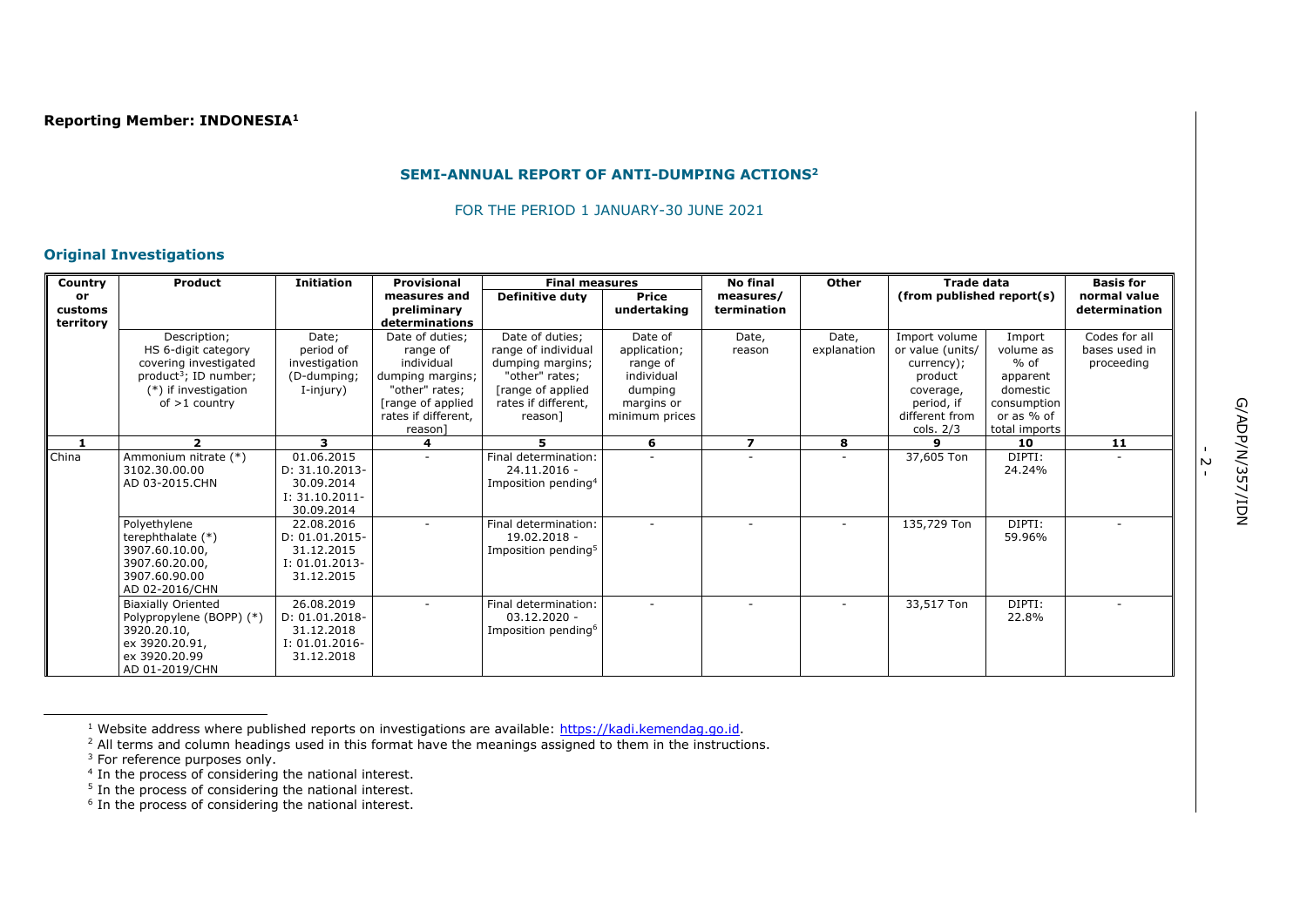| $\mathbf{1}$     | $\overline{2}$                                                         | $\overline{\mathbf{3}}$                    | $\overline{4}$ | 5                                    | 6 | $\overline{ }$                       | 8 | 9             | 10               | 11 |   |            |
|------------------|------------------------------------------------------------------------|--------------------------------------------|----------------|--------------------------------------|---|--------------------------------------|---|---------------|------------------|----|---|------------|
| China<br>(Cont.) | Coated steel (*)<br>7210.61.11, 7212.50.23,<br>7212.50.24, 7212.50.29, | 26.08.2019<br>D: 01.01.2018-<br>31.12.2018 |                |                                      |   | Final<br>determination<br>11.02.2021 |   | 738,616 Ton   | DIPTI:<br>37.4%  |    |   |            |
|                  | 7225.99.90, 7226.99.19,                                                | I: 01.01.2016-                             |                |                                      |   | Affirmative                          |   |               |                  |    |   |            |
|                  | 7226.99.99                                                             | 31.12.2018                                 |                |                                      |   | No measure                           |   |               |                  |    |   |            |
|                  | AD 02-2019/CHN                                                         |                                            |                |                                      |   | imposed                              |   |               |                  |    |   |            |
|                  |                                                                        |                                            |                |                                      |   | Government of                        |   |               |                  |    |   |            |
|                  |                                                                        |                                            |                |                                      |   | Indonesia                            |   |               |                  |    |   |            |
|                  |                                                                        |                                            |                |                                      |   | decided not to<br>impose             |   |               |                  |    |   |            |
|                  |                                                                        |                                            |                |                                      |   | anti-dumping                         |   |               |                  |    |   |            |
|                  |                                                                        |                                            |                |                                      |   | duty on                              |   |               |                  |    |   |            |
|                  |                                                                        |                                            |                |                                      |   | 17 June 2021                         |   |               |                  |    |   |            |
|                  | Cold rolled stainless steel<br>$(CRS)$ $(*)$                           | 23.10.2019<br>D: 01.04.2018-               |                | Final determination:<br>25.03.2021 - |   |                                      |   | 154,096 Ton   | DIPTI:<br>42.9%  |    |   |            |
|                  | 7219.32.00, 7219.33.00,                                                | 31.03.2019                                 |                | Imposition pending <sup>7</sup>      |   |                                      |   |               |                  |    |   |            |
|                  | 7219.34.00, 7219.35.00,<br>7219.90.00, 7220.20.10,                     | I: 01.04.2016-<br>31.03.2019               |                |                                      |   |                                      |   |               |                  |    |   |            |
|                  | 7220.20.90, 7220.90.10,                                                |                                            |                |                                      |   |                                      |   |               |                  |    |   |            |
|                  | 7220.90.90                                                             |                                            |                |                                      |   |                                      |   |               |                  |    |   |            |
|                  | AD 03-2019/CHN                                                         |                                            |                |                                      |   |                                      |   |               |                  |    |   |            |
|                  | Hot rolled coil of other                                               | 09.03.2020                                 |                |                                      |   |                                      |   | 1,145,486 Ton | DIPTI:           |    |   |            |
|                  | alloy steel                                                            | D: 01.07.2018-                             |                |                                      |   |                                      |   |               | 74.4%            |    |   |            |
|                  | 7225.30.90<br>AD 01-2020/CHN                                           | 30.06.2019<br>I: 01.07.2016-               |                |                                      |   |                                      |   |               |                  |    |   |            |
|                  |                                                                        | 30.06.2019                                 |                |                                      |   |                                      |   |               |                  |    | ω |            |
|                  | Lysine                                                                 | 23.03.2020                                 |                |                                      |   |                                      |   | 36,364 Ton    | DIPTI:           |    |   | G/ADP/N/35 |
|                  | 2922.41.00                                                             | D: 01.07.2018-                             |                |                                      |   |                                      |   |               | 98.7%            |    |   |            |
|                  | AD 02-2020/CHN                                                         | 30.06.2019                                 |                |                                      |   |                                      |   |               |                  |    |   | NOI/Z      |
|                  |                                                                        | I: 01.07.2016-                             |                |                                      |   |                                      |   |               |                  |    |   |            |
|                  |                                                                        | 30.06.2019                                 |                |                                      |   |                                      |   |               |                  |    |   |            |
| India            | Wheat flour $(*)$<br>1101.00.10                                        | 27.08.2014<br>D: 01.01.2013-               |                | Final determination:<br>18.12.2015 - |   |                                      |   | 59,823 Ton    | DIPTI:<br>29.12% |    |   |            |
|                  | AD02-2014/IND                                                          | 31.12.2013                                 |                | Imposition pending <sup>8</sup>      |   |                                      |   |               |                  |    |   |            |
|                  |                                                                        | I: 01.01.2010-                             |                |                                      |   |                                      |   |               |                  |    |   |            |
|                  |                                                                        | 31.12.2013                                 |                |                                      |   |                                      |   |               |                  |    |   |            |
| Korea, Rep.      | Ammonium nitrate (*)                                                   | 01.06.2015                                 |                | Final determination:                 |   |                                      |   | 23,522 Ton    | DIPTI:           |    |   |            |
| <b>of</b>        | 3102.30.00.00                                                          | D: 01.10.2013-                             |                | 24.11.2016 -                         |   |                                      |   |               | 15.17%           |    |   |            |
|                  | AD 02-2015.KOR                                                         | 30.09.2014                                 |                | Imposition pending <sup>9</sup>      |   |                                      |   |               |                  |    |   |            |
|                  |                                                                        | I: 01.10.2011-                             |                |                                      |   |                                      |   |               |                  |    |   |            |
|                  |                                                                        | 30.09.2014                                 |                |                                      |   |                                      |   |               |                  |    |   |            |

 $^7$  In the process of considering the national interest.<br> $^8$  In the process of considering the national interest.<br> $^9$  In the process of considering the national interest.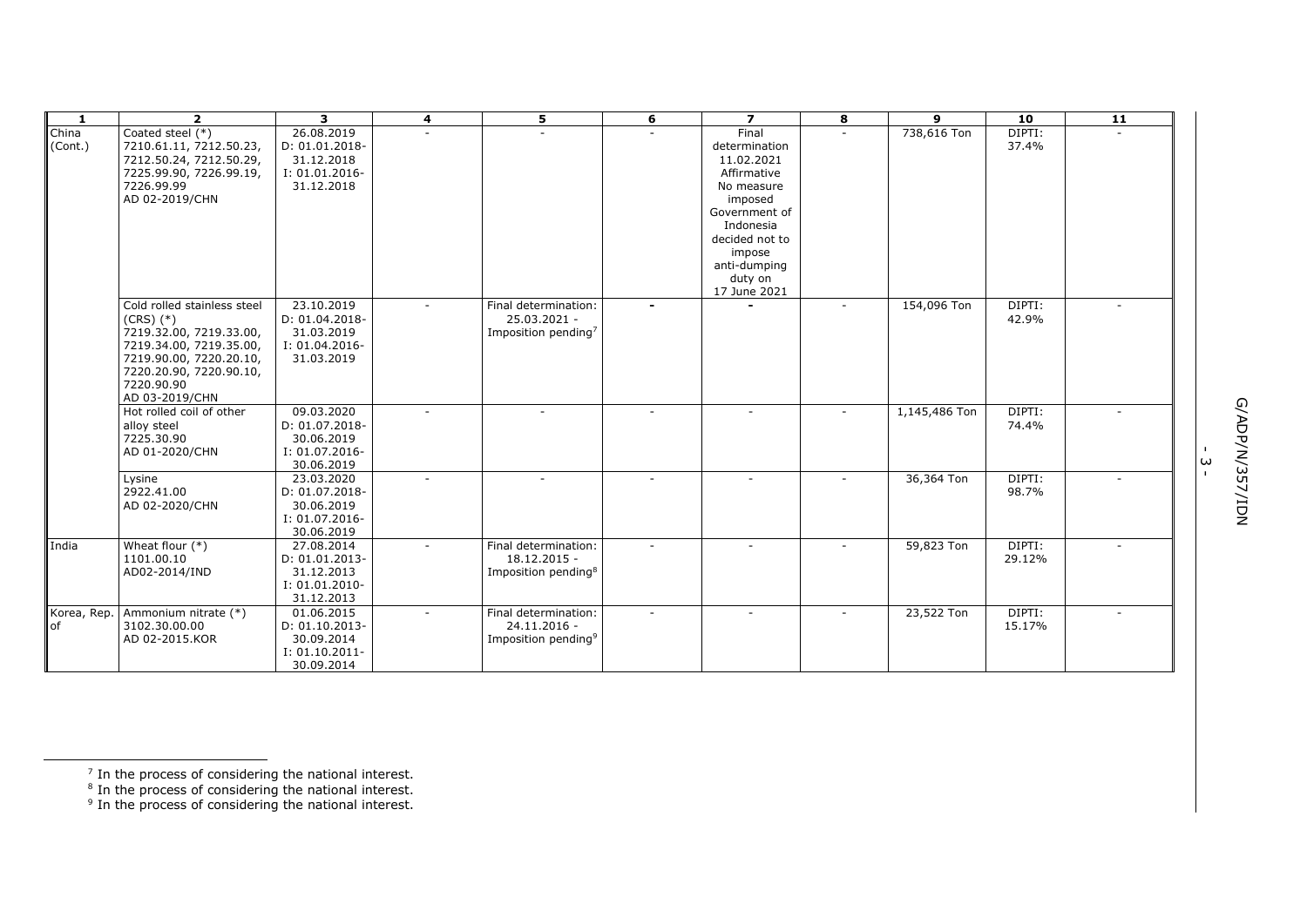| $\mathbf{1}$               | $\overline{2}$                                                                                                                                                                           | 3                                                                             | $\overline{\mathbf{4}}$ | 5.                                                                            | 6      | $\overline{z}$           | 8 | 9          | 10               | 11 |                                                                         |
|----------------------------|------------------------------------------------------------------------------------------------------------------------------------------------------------------------------------------|-------------------------------------------------------------------------------|-------------------------|-------------------------------------------------------------------------------|--------|--------------------------|---|------------|------------------|----|-------------------------------------------------------------------------|
| Korea, Rep.<br>of (Cont'd) | Polvethylene<br>terephthalate (*)<br>3907.60.10.00,<br>3907.60.20.00,<br>3907.60.90.00<br>AD 01-2016/KOR                                                                                 | 22.08.2016<br>D: 01.01.2015-<br>31.12.2015<br>I: 01.01.2013-<br>31.12.2015    |                         | Final determination:<br>19.02.2018 -<br>Imposition<br>pending <sup>10</sup>   |        |                          |   | 50,407 Ton | DIPTI:<br>22.27% |    |                                                                         |
| Malaysia                   | Ammonium nitrate (*)<br>3102.30.00.00<br>AD 02-2015.MYS                                                                                                                                  | 01.06.2015<br>D: 01.10.2013-<br>30.09.2014<br>I: 01.10.2011-<br>30.09.2014    |                         | Final determination:<br>24.11.2016 -<br>Imposition<br>pending <sup>11</sup>   |        | ÷.                       |   | 69,650 Ton | DIPTI:<br>44.90% |    |                                                                         |
|                            | Polyethylene<br>terephthalate (*)<br>3907.60.10.00,<br>3907.60.20.00,<br>3907.60.90.00<br>AD 01-2016/MYS                                                                                 | 22.08.2016<br>D: 01.01.2015-<br>31.12.2015<br>I: 01.01.2013-<br>31.12.2015    |                         | Final determination:<br>19.02.2018 -<br>Imposition<br>pending <sup>12</sup>   |        |                          |   | 14,901 Ton | DIPTI:<br>6.58%  |    |                                                                         |
|                            | <b>Biaxially Oriented</b><br>Polypropylene (BOPP) (*)<br>3920.20.10,<br>ex 3920.20.91.<br>ex 3920.20.99<br>AD 01-2019/MYS                                                                | 26.08.2019<br>D: 01.01.2018-<br>31.12.2018<br>$I: 01.01.2016 -$<br>31.12.2018 |                         | Final determination:<br>$03.12.2020 -$<br>Imposition<br>pending <sup>13</sup> | $\sim$ | $\overline{\phantom{a}}$ |   | 22,719 Ton | DIPTI:<br>15.4%  |    |                                                                         |
|                            | Cold rolled stainless steel<br>$(CRS)$ $(*)$<br>7219.32.00, 7219.33.00,<br>7219.34.00, 7219.35.00,<br>7219.90.00, 7220.20.10,<br>7220.20.90, 7220.90.10,<br>7220.90.90<br>AD 02-2019/MYS | 23.10.2019<br>D: 01.04.2018-<br>31.03.2019<br>I: 01.04.2016-<br>31.03.2019    |                         | Final determination:<br>25.03.2021 -<br>Imposition<br>pending <sup>14</sup>   |        |                          |   | 32,518 Ton | DIPTI: 9.1%      |    | G/ADP/N/35<br>$\mathbf{I}$<br>$\blacktriangle$<br>$\mathbf{L}$<br>NOI/Z |
| Sri Lanka                  | Wheat flour $(*)$<br>1101.00.10<br>AD01-2014/SRL                                                                                                                                         | 27.08.2014<br>D: 01.01.2013-<br>31.12.2013<br>I: 01.01.2010-<br>31.12.2013    |                         | Final determination:<br>18.12.2015 -<br>Imposition<br>pending <sup>15</sup>   |        |                          |   | 56,848 Ton | DIPTI:<br>27.67% |    |                                                                         |
| Turkey                     | Wheat flour $(*)$<br>1101.00.10<br>AD01-2014/TUR                                                                                                                                         | 27.08.2014<br>D: 01.01.2013-<br>31.12.2013<br>I: 01.01.2010-<br>31.12.2013    |                         | Final determination:<br>18.12.2015 -<br>Imposition<br>pending <sup>16</sup>   |        |                          |   | 59,734 Ton | DIPTI:<br>29.07% |    |                                                                         |

 $10$  In the process of considering the national interest.

- $^{12}$  In the process of considering the national interest.<br> $^{13}$  In the process of considering the national interest.<br> $^{14}$  In the process of considering the national interest.
- 
- $15$  In the process of considering the national interest.
- $16$  In the process of considering the national interest.

 $11$  In the process of considering the national interest.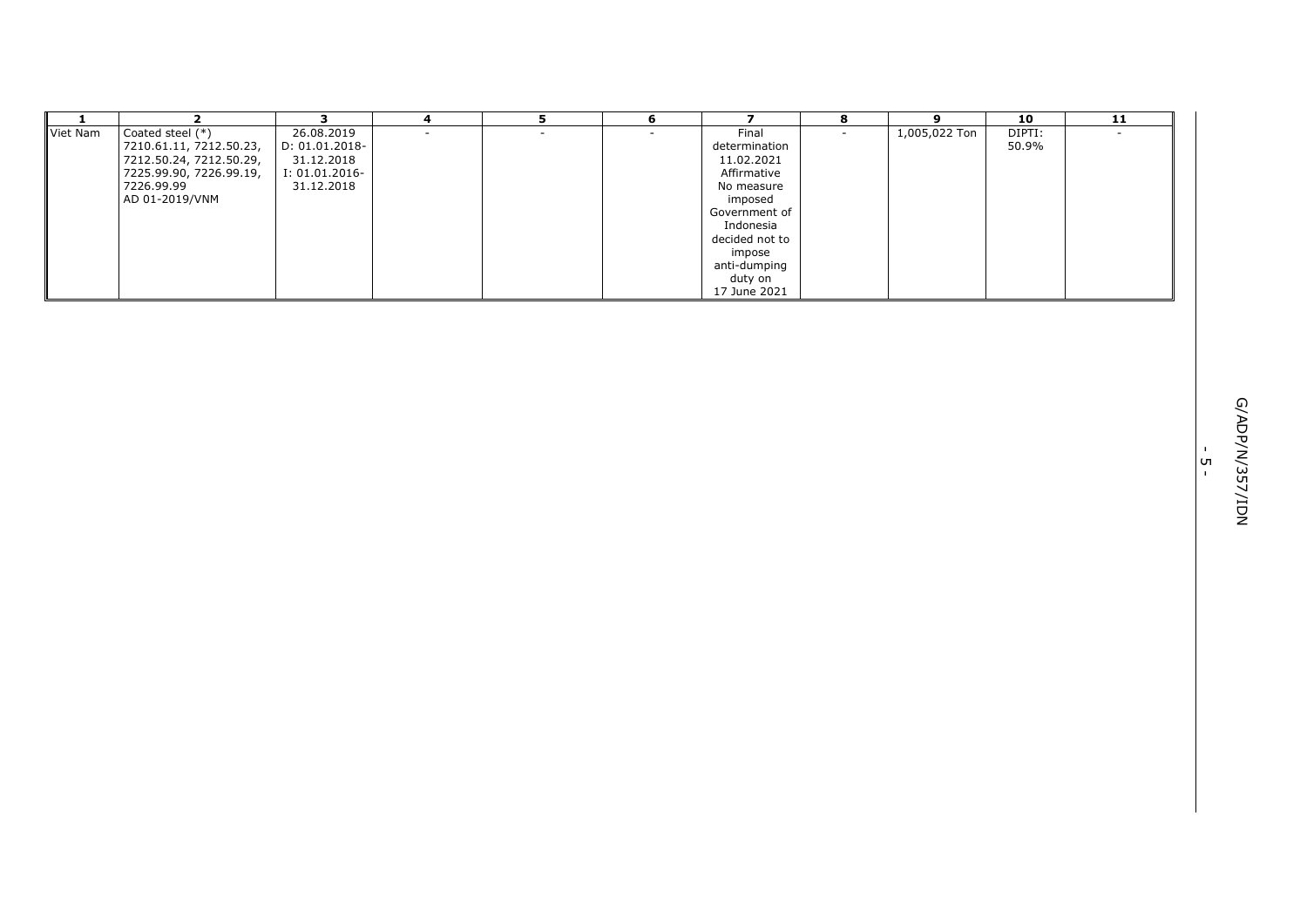# **Reviews/Other subsequent proceedings**

| Country                    | <b>Product</b>                                                                                                                                                                                                                                                                                                 | <b>Initiation</b>                                                                                                                              | Preliminary                                                                                                                                  | <b>Final results</b>                                                                                                                   |                                                                                                                  | <b>Revocation</b>                         | Other (e.g.,                                      | <b>Trade Data</b>                                                                                                    |                                                                                                | <b>Basis for</b>                             |
|----------------------------|----------------------------------------------------------------------------------------------------------------------------------------------------------------------------------------------------------------------------------------------------------------------------------------------------------------|------------------------------------------------------------------------------------------------------------------------------------------------|----------------------------------------------------------------------------------------------------------------------------------------------|----------------------------------------------------------------------------------------------------------------------------------------|------------------------------------------------------------------------------------------------------------------|-------------------------------------------|---------------------------------------------------|----------------------------------------------------------------------------------------------------------------------|------------------------------------------------------------------------------------------------|----------------------------------------------|
| or<br>customs<br>territory |                                                                                                                                                                                                                                                                                                                |                                                                                                                                                | results/<br>determination                                                                                                                    | <b>Definitive duty</b>                                                                                                                 | <b>Price</b><br>undertaking                                                                                      | of Measures                               | procedures<br>not affecting<br>the duty<br>level) | (if available from published<br>report(s) on proceeding)                                                             |                                                                                                | normal value<br>determination                |
|                            | Description;<br>HS 6-digit category covering<br>investigated product <sup>3</sup> ; ID<br>number; (*) if investigation<br>of $>1$ country                                                                                                                                                                      | Date, Type of<br>Review or<br>Procedure<br>(code), Period<br>Covered                                                                           | Effective date:<br>range of<br>individual<br>dumping<br>margins;<br>"other" rates;<br>[range of<br>applied rates if<br>different,<br>reason] | Effective date,<br>range of<br>individual<br>dumping margins;<br>"other" rates;<br>[range of applied<br>rates if different,<br>reason] | Effective date:<br>range of<br>individual<br>dumping margins<br>or minimum<br>prices; or other<br>outcome (code) | Date,<br>reason                           | Date,<br>explanation                              | Import volume<br>or value (units/<br>currency);<br>product<br>coverage,<br>period, if<br>different from<br>cols. 2/3 | Import<br>volume as %<br>of apparent<br>domestic<br>consumption<br>or as % of<br>total imports | Codes for all<br>bases used in<br>proceeding |
| -1                         | $\overline{2}$                                                                                                                                                                                                                                                                                                 | 3                                                                                                                                              | 4                                                                                                                                            | 5                                                                                                                                      | 6                                                                                                                | $\overline{z}$                            | 8                                                 | 9                                                                                                                    | 10                                                                                             | 11                                           |
| China                      | Cold rolled coil/sheet (*)<br>7209.16.00.10, 7209.17.00.10,<br>7209.18.99.00, 7209.26.00.10,<br>7209.27.00.10, 7209.28.90.00,<br>7209.90.90.00, 7211.23.90.90,<br>7211.29.90.00, 7211.90.10.00<br>AD04-2011/CHN<br><b>Biaxially Oriented Polyethylene</b><br>Terephthalate (*)<br>ex 3920.62.10, ex 3920.62.90 | 04.09.2015<br>Sunset/Expiry<br>review<br>D: 01.01.2014-<br>31.12.2014<br>I: 01.01.2012-<br>31.12.2014<br>23.10.2019<br>Sunset/Expiry<br>review |                                                                                                                                              | Final<br>determination                                                                                                                 | $\blacksquare$                                                                                                   |                                           |                                                   | 1,887 Ton<br>125,901 Ton                                                                                             | DIPTI: 0.47%<br>DIPTI: 65.1%                                                                   |                                              |
|                            | AD01-2014/CHN                                                                                                                                                                                                                                                                                                  | D: 01.01.2018-<br>31.12.2018<br>I: 01.01.2016-<br>31.12.2018                                                                                   |                                                                                                                                              | 29.09.2020<br>affirmative<br>Measure extended<br>P: 02.02.2021<br>C: 17.02.2021<br>2.6-10.6%                                           |                                                                                                                  |                                           |                                                   |                                                                                                                      |                                                                                                |                                              |
|                            | Steel wire rods<br>721391<br>AD 03-2016/CHN                                                                                                                                                                                                                                                                    |                                                                                                                                                |                                                                                                                                              |                                                                                                                                        |                                                                                                                  | 16.04.2021<br>Expiry<br>without<br>review | $\overline{a}$                                    |                                                                                                                      |                                                                                                |                                              |
| India                      | <b>Biaxially Oriented Polyethylene</b><br>Terephthalate (*)<br>ex. 3920.62.10, ex 3920.62.90<br>AD01-2014/IND                                                                                                                                                                                                  | 23.10.2019<br>Sunset/Expiry<br>review<br>D: 01.01.2018-<br>31.12.2018<br>I: 01.01.2016-<br>31.12.2018                                          |                                                                                                                                              | Final<br>determination<br>29.09.2020<br>affirmative<br>Measure extended<br>P: 02.02.2021<br>C:17.02.2021<br>4.0-8.5%                   |                                                                                                                  |                                           |                                                   | 7,416 Ton                                                                                                            | DIPTI: 3.8%                                                                                    |                                              |

י<br>-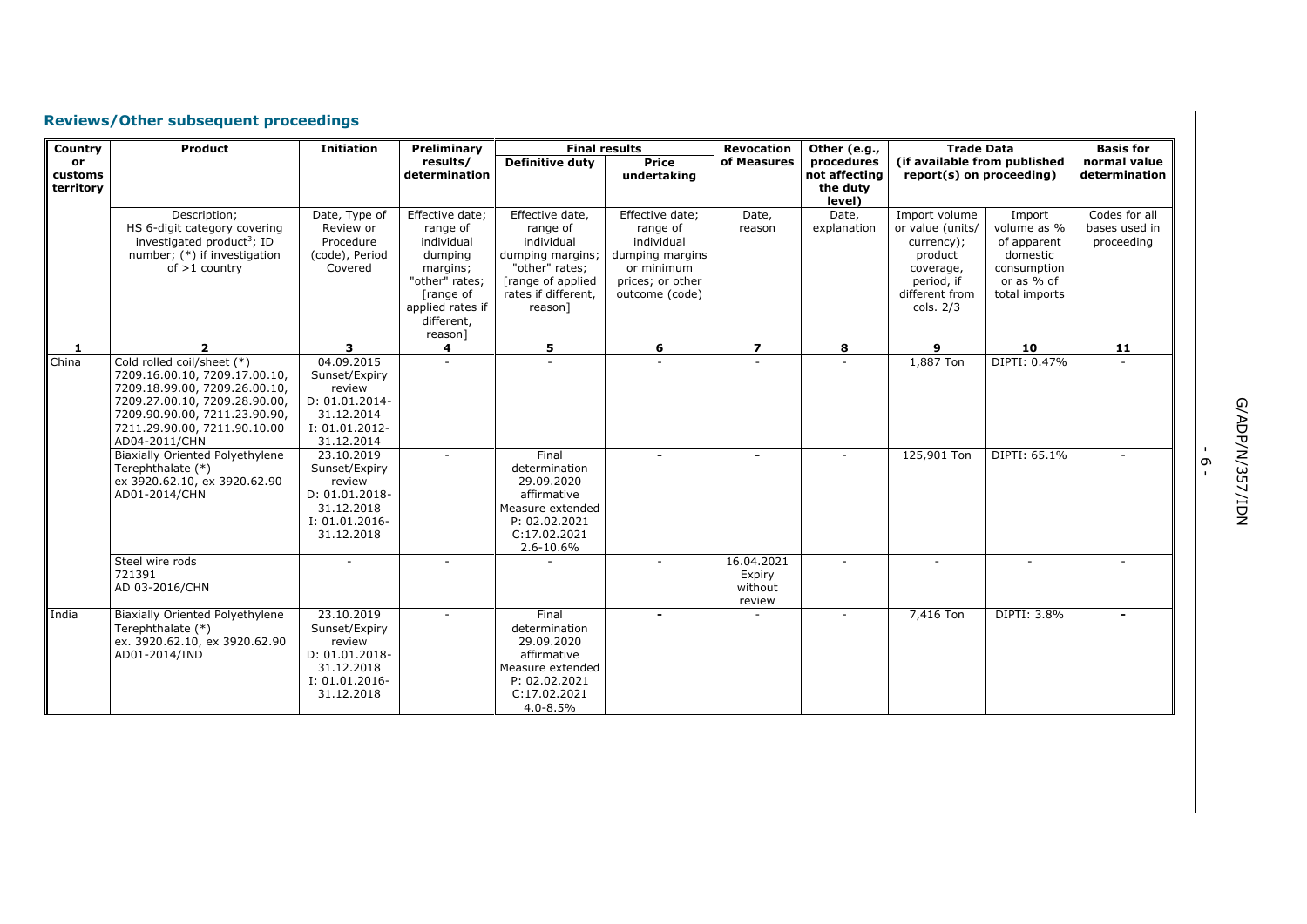| -1       | $\overline{2}$                                             | $\mathbf{3}$                 | 4      | 5                | 6 | $\overline{z}$ | 8 | 9           | 10               | 11 |                |            |
|----------|------------------------------------------------------------|------------------------------|--------|------------------|---|----------------|---|-------------|------------------|----|----------------|------------|
| Japan    | Cold rolled coil/sheet (*)                                 | 04.09.2015                   |        |                  |   |                |   | 8,917 Ton   | DIPTI: 2.21%     |    |                |            |
|          | 7209.16.00.10, 7209.17.00.10,                              | Sunset/Expiry                |        |                  |   |                |   |             |                  |    |                |            |
|          | 7209.18.99.00, 7209.26.00.10,                              | review                       |        |                  |   |                |   |             |                  |    |                |            |
|          | 7209.27.00.10, 7209.28.90.00,                              | D: 01.01.2014-               |        |                  |   |                |   |             |                  |    |                |            |
|          | 7209.90.90.00, 7211.23.90.90,                              | 31.12.2014                   |        |                  |   |                |   |             |                  |    |                |            |
|          | 7211.29.90.00, 7211.90.10.00                               | I: 01.01.2012-               |        |                  |   |                |   |             |                  |    |                |            |
|          | AD03-2011/JPN                                              | 31.12.2014                   |        |                  |   |                |   |             |                  |    |                |            |
| Korea,   | Hot rolled coil (*)                                        | 08.04.2015                   | $\sim$ |                  |   | $\sim$         |   | 585,949 Ton | DIPTI:<br>40.62% |    |                |            |
| Rep. of  | 7208.10.0000, 7208.25.0000,<br>7208.26.0000, 7208.27.0000, | Sunset/Expiry                |        |                  |   |                |   |             |                  |    |                |            |
|          | 7208.36.0000, 7208.37.0000,                                | review<br>D: 01.01.2014-     |        |                  |   |                |   |             |                  |    |                |            |
|          | 7208.38.0000, 7208.39.0000,                                | 31.12.2014                   |        |                  |   |                |   |             |                  |    |                |            |
|          | 7208.90.0000                                               | $I: 01.01.2011 -$            |        |                  |   |                |   |             |                  |    |                |            |
|          | AD01-2009/KOR                                              | 31.12.2014                   |        |                  |   |                |   |             |                  |    |                |            |
|          | Hot rolled coil $(*)$                                      | 13.08.2015                   |        |                  |   |                |   | 585,949 Ton | DIPTI:           |    |                |            |
|          | 7208.10.0000, 7208.25.0000,                                | <b>Interim Review</b>        |        |                  |   |                |   |             | 40.62%           |    |                |            |
|          | 7208.26.0000, 7208.27.0000,                                | D: 01.01.2014-               |        |                  |   |                |   |             |                  |    |                |            |
|          | 7208.36.0000, 7208.37.0000,                                | 31.12.2014                   |        |                  |   |                |   |             |                  |    |                |            |
|          | 7208.38.0000, 7208.39.0000,                                | I: 01.01.2011-               |        |                  |   |                |   |             |                  |    |                |            |
|          | 7208.90.0000                                               | 31.12.2014                   |        |                  |   |                |   |             |                  |    |                |            |
|          | AD01-2009/KOR                                              |                              |        |                  |   |                |   |             |                  |    |                |            |
|          | Cold rolled coil/sheet (*)                                 | 04.09.2015                   | $\sim$ |                  |   |                |   | 100,967 Ton | DIPTI:           |    |                | G/ADP/N/35 |
|          | 7209.16.00.10, 7209.17.00.10,                              | Sunset/Expiry                |        |                  |   |                |   |             | 24.99%           |    |                |            |
|          | 7209.18.99.00, 7209.26.00.10,                              | review                       |        |                  |   |                |   |             |                  |    |                |            |
|          | 7209.27.00.10, 7209.28.90.00,                              | D: 01.01.2014-               |        |                  |   |                |   |             |                  |    |                |            |
|          | 7209.90.90.00, 7211.23.90.90,                              | 31.12.2014                   |        |                  |   |                |   |             |                  |    | $\overline{ }$ |            |
|          | 7211.29.90.00, 7211.90.10.00                               | I: 01.01.2012-               |        |                  |   |                |   |             |                  |    |                |            |
|          | AD06-2011/KOR                                              | 31.12.2014                   |        |                  |   |                |   |             |                  |    |                | NOI/Z      |
| Malaysia | Hot rolled coil $(*)$                                      | 08.04.2015                   |        |                  |   |                |   | 57 Ton      | DIPTI:           |    |                |            |
|          | 7208.10.0000, 7208.25.0000,                                | Sunset/Expiry                |        |                  |   |                |   |             | 0.0040%          |    |                |            |
|          | 7208.26.0000, 7208.27.0000,                                | review                       |        |                  |   |                |   |             |                  |    |                |            |
|          | 7208.36.0000, 7208.37.0000,                                | D: 01.01.2014-               |        |                  |   |                |   |             |                  |    |                |            |
|          | 7208.38.0000, 7208.39.0000,                                | 31.12.2014                   |        |                  |   |                |   |             |                  |    |                |            |
|          | 7208.90.0000<br>AD02-2009/MYS                              | I: 01.01.2011-<br>31.12.2014 |        |                  |   |                |   |             |                  |    |                |            |
| Chinese  | Cold rolled coil/sheet (*)                                 | 04.09.2015                   |        |                  |   | $\blacksquare$ |   | 102,225 Ton | DIPTI:           |    |                |            |
| Taipei   | 7209.16.00.10, 7209.17.00.10,                              | Sunset/Expiry                |        |                  |   |                |   |             | 25.30%           |    |                |            |
|          | 7209.18.99.00, 7209.26.00.10,                              | review                       |        |                  |   |                |   |             |                  |    |                |            |
|          | 7209.27.00.10, 7209.28.90.00,                              | D: 01.01.2014-               |        |                  |   |                |   |             |                  |    |                |            |
|          | 7209.90.90.00, 7211.23.90.90,                              | 31.12.2014                   |        |                  |   |                |   |             |                  |    |                |            |
|          | 7211.29.90.00, 7211.90.10.00                               | I: 01.01.2012-               |        |                  |   |                |   |             |                  |    |                |            |
|          | AD05-2011/TPKM                                             | 31.12.2014                   |        |                  |   |                |   |             |                  |    |                |            |
| Thailand | Biaxially Oriented Polyethylene                            | 23.10.2019                   |        | Final            |   |                |   | 47,024 Ton  | DIPTI: 24.3%     |    |                |            |
|          | Terephthalate (*)                                          | Sunset/Expiry                |        | determination    |   |                |   |             |                  |    |                |            |
|          | ex 3920.62.10, ex 3920.62.90                               | review                       |        | 29.09.2020       |   |                |   |             |                  |    |                |            |
|          | AD02-2014/THA                                              | D: 01.01.2018-               |        | affirmative      |   |                |   |             |                  |    |                |            |
|          |                                                            | 31.12.2018                   |        | Measure extended |   |                |   |             |                  |    |                |            |
|          |                                                            | I: 01.01.2016-               |        | P: 02.02.2021    |   |                |   |             |                  |    |                |            |
|          |                                                            | 31.12.2018                   |        | C: 17.02.2021    |   |                |   |             |                  |    |                |            |
|          |                                                            |                              |        | $2.2 - 7.1%$     |   |                |   |             |                  |    |                |            |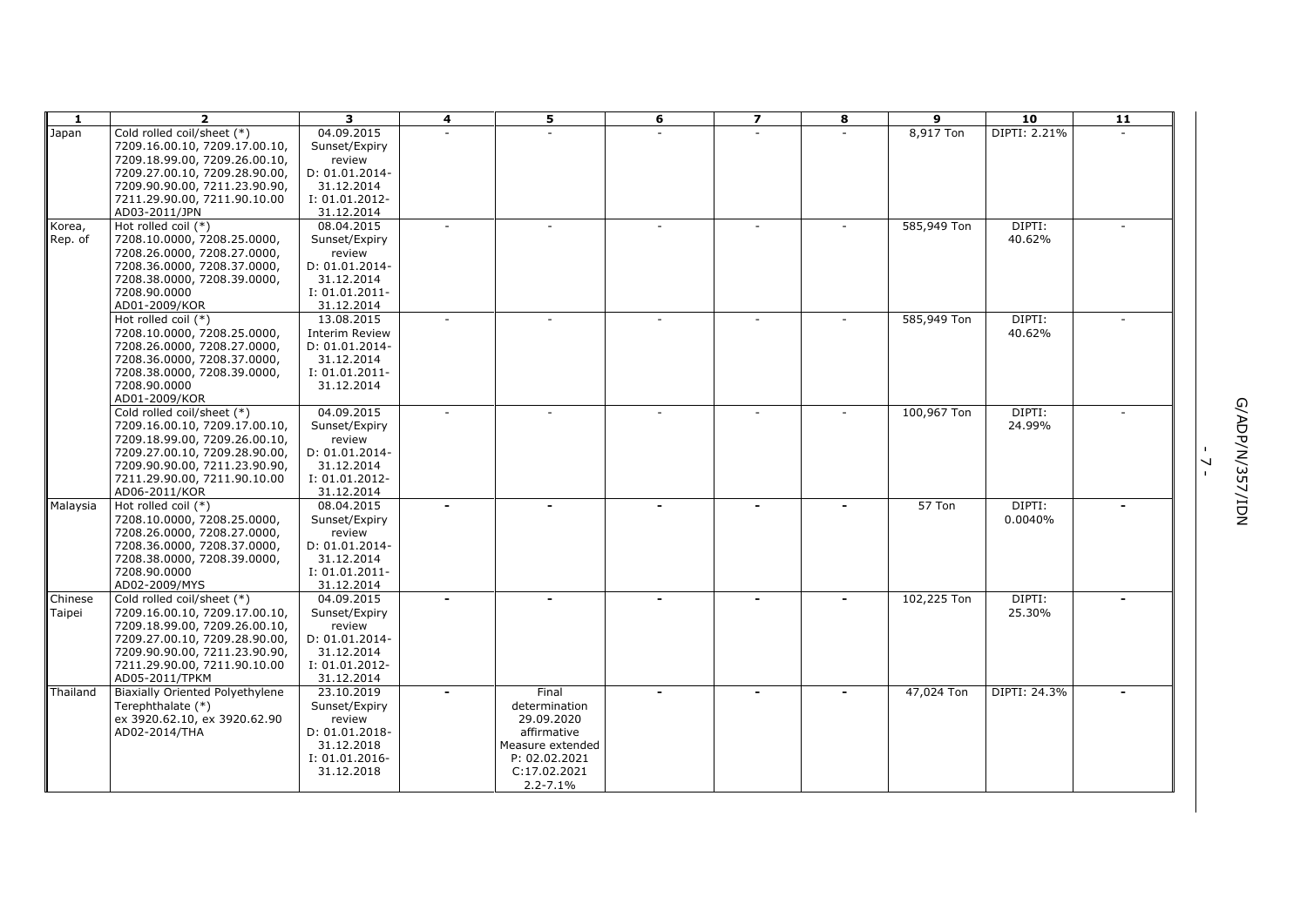| $\blacksquare$ | $\overline{2}$                                                 | 3                        | 4      | 5 | 6      | $\overline{z}$           | 8 | 9          | 10           | 11 |              |
|----------------|----------------------------------------------------------------|--------------------------|--------|---|--------|--------------------------|---|------------|--------------|----|--------------|
| Viet Nam       | Cold rolled coil/sheet (*)                                     | 04.09.2015               | $\sim$ | ÷ | $\sim$ | $\overline{\phantom{a}}$ |   | 19,613 Ton | DIPTI: 4.85% |    |              |
|                | 7209.16.00.10, 7209.17.00.10,                                  | Sunset/Expiry            |        |   |        |                          |   |            |              |    |              |
|                | 7209.18.99.00, 7209.26.00.10,<br>7209.27.00.10, 7209.28.90.00, | review<br>D: 01.01.2014- |        |   |        |                          |   |            |              |    |              |
|                | 7209.90.90.00, 7211.23.90.90,                                  | 31.12.2014               |        |   |        |                          |   |            |              |    |              |
|                | 7211.29.90.00, 7211.90.10.00                                   | $I: 01.01.2012 -$        |        |   |        |                          |   |            |              |    |              |
|                | AD07-2011/VNM                                                  | 31.12.2014               |        |   |        |                          |   |            |              |    |              |
|                |                                                                |                          |        |   |        |                          |   |            |              |    |              |
|                | DIPTI: Dumped imports as % of total imports.                   |                          |        |   |        |                          |   |            |              |    |              |
|                |                                                                |                          |        |   |        |                          |   |            |              |    |              |
|                |                                                                |                          |        |   |        |                          |   |            |              |    |              |
|                |                                                                |                          |        |   |        |                          |   |            |              |    |              |
|                |                                                                |                          |        |   |        |                          |   |            |              |    |              |
|                |                                                                |                          |        |   |        |                          |   |            |              |    |              |
|                |                                                                |                          |        |   |        |                          |   |            |              |    |              |
|                |                                                                |                          |        |   |        |                          |   |            |              |    |              |
|                |                                                                |                          |        |   |        |                          |   |            |              |    |              |
|                |                                                                |                          |        |   |        |                          |   |            |              |    |              |
|                |                                                                |                          |        |   |        |                          |   |            |              |    |              |
|                |                                                                |                          |        |   |        |                          |   |            |              |    |              |
|                |                                                                |                          |        |   |        |                          |   |            |              |    |              |
|                |                                                                |                          |        |   |        |                          |   |            |              |    | $\mathbf{L}$ |
|                |                                                                |                          |        |   |        |                          |   |            |              |    | $\infty$     |
|                |                                                                |                          |        |   |        |                          |   |            |              |    |              |
|                |                                                                |                          |        |   |        |                          |   |            |              |    |              |
|                |                                                                |                          |        |   |        |                          |   |            |              |    |              |
|                |                                                                |                          |        |   |        |                          |   |            |              |    |              |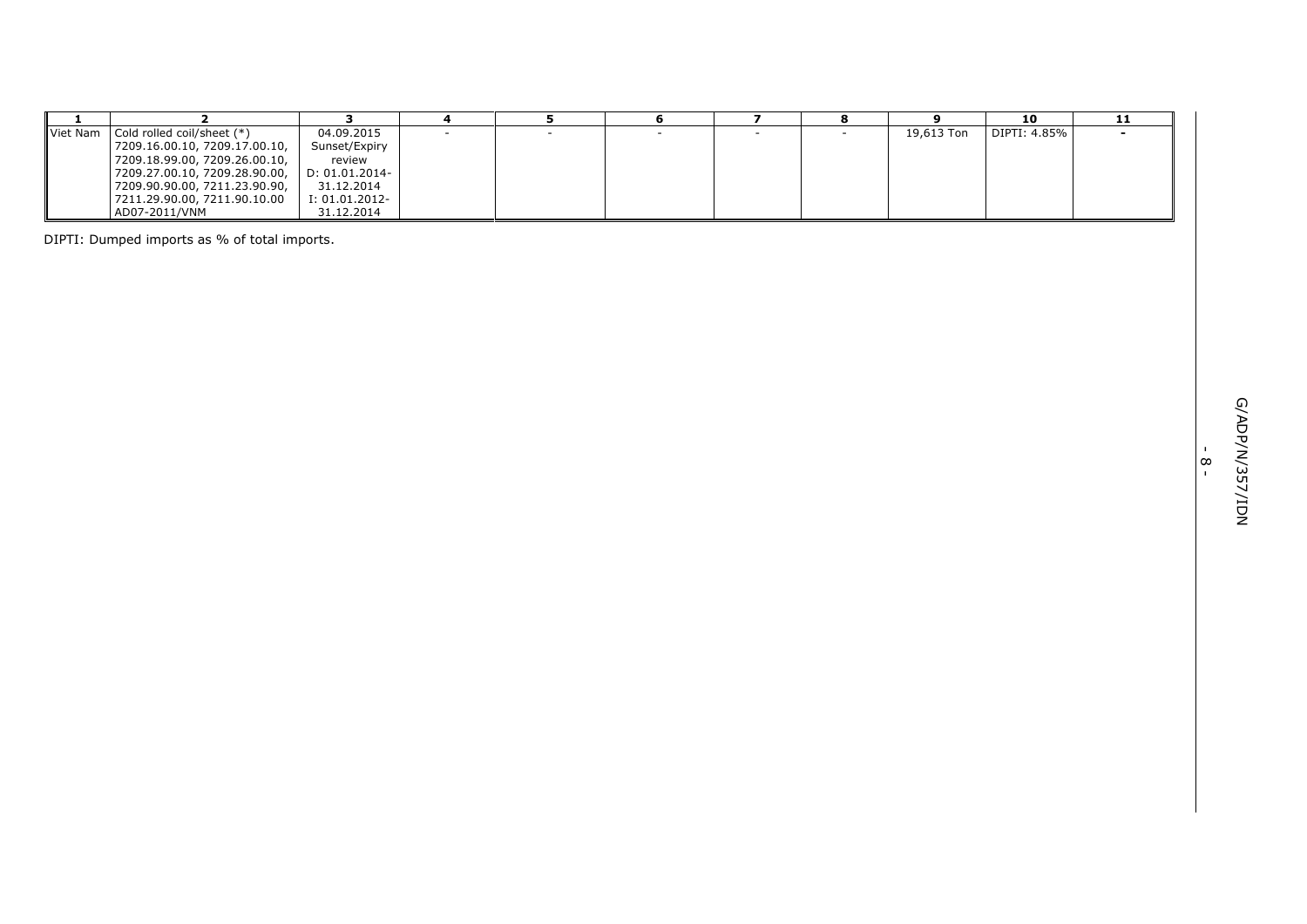G/ADP/N/357/IDN

- 9 -

### **ANNEXES**

#### DEFINITIVE ANTI-DUMPING MEASURES IN FORCE AS OF 30 JUNE 2021

| Country/<br><b>Customs</b> | Product,<br>investigation                                                   | Measure(s)    | Date of original<br>imposition; publication                                         | Date(s) of extension;<br>publication                                              |
|----------------------------|-----------------------------------------------------------------------------|---------------|-------------------------------------------------------------------------------------|-----------------------------------------------------------------------------------|
| <b>Territory</b>           | ID number                                                                   |               | reference                                                                           | reference(s)                                                                      |
| China                      | Hot rolled coil<br>AD01-2006/CHN                                            | Duties        | 02.03.2008<br>MoF Regulation<br>No. 39.1/PMK.011/2008<br>of 28.02.2008 <sup>1</sup> | 28.12.2013<br>MoF Regulation<br>No. 169/PMK.011/2013<br>of 27.11.2013             |
|                            |                                                                             |               |                                                                                     | 02.04.2019<br>MoF Regulation<br>No. 25/PMK.010/2019<br>of 02.04.2019              |
|                            | Polyester staple fibre<br>AD03-2009/CHN                                     | Duties        | 23.11.2010<br>MoF Regulation<br>No. 196/PMK.011/2010<br>of 23.11.2010               | 10.05.2016<br>MoF Regulation<br>No. 73/PMK.010/2016<br>of 29.04.2016 <sup>2</sup> |
|                            |                                                                             |               |                                                                                     | 19.08.2019<br>MoF Regulation<br>No. 114/PMK.010/2019,<br>of 19.08.2019            |
|                            | H&I section<br>AD06-2009/CHN                                                | Duties        | 23.11.2010<br>MoF Regulation<br>No. 195/PMK.011/2010<br>of 23.11.2010               | 23.12.2015<br>MoF Regulation<br>No. 242/PMK.010/2015<br>of 23.12.2015             |
|                            |                                                                             |               |                                                                                     | 02.04.2019<br>MoF Regulation<br>No. 24/PMK.010/2019<br>of 02.04.2019              |
|                            | Hot rolled plate<br>AD02-2010/CHN                                           | <b>Duties</b> | 02.10.2012<br>MoF Regulation<br>No. 150/PMK.011/2012<br>of 01.10.2012 <sup>3</sup>  | 02.04.2016<br>MoF Regulation<br>No. 50/PMK.011/2016<br>of 01.04.2016              |
|                            |                                                                             |               |                                                                                     | 15.08.2019<br>MoF Regulation<br>No. 111/PMK.010/2019<br>of 15.08.2019             |
|                            | Cold rolled coil/sheet<br>ID: AD04-2011/CHN                                 | Duties        | 19.03.2013<br>MoF Regulation<br>No. 65/PMK.011/2013<br>of 19.03.2013                |                                                                                   |
|                            | Tinplate coil/sheet<br>(Tinplate C/S)<br>AD05-2012/CHN                      | Duties        | 15.02.2014<br>MoF Regulation<br>No. 10/PMK.011/2014<br>of 15.01.2014                | 15.02.2018<br>MoF Regulation<br>No. 214/PMK.010/2018<br>of 15.02.2018             |
|                            | <b>Biaxially Oriented</b><br>Polyethylene<br>Terephthalate<br>AD01-2014/CHN | Duties        | 17.12.2015<br>MoF Regulation<br>No. 221/PMK.010/2015<br>of 07.12.2015               | 17.02.2021<br>MoF Regulation<br>No. 11/PMK.010/2021<br>of 02.02.2021              |
|                            | Frit<br>AD 01-2016/CHN                                                      | Duties        | 07.12.2017<br>MoF Regulation<br>No. 170/PMK. 010/2017<br>of 22.11.2017              |                                                                                   |

<sup>&</sup>lt;sup>1</sup> As amended by the Minister of Finance Regulation No. 68/PMK.011/2013, 1 April 2013.

<sup>&</sup>lt;sup>2</sup> Please note that this date was incorrectly reported in document G/ADP/N/350/IDN.

 $3$  As amended by the Minister of Finance Regulation No. 68/PMK.011/2013, 1 April 2013.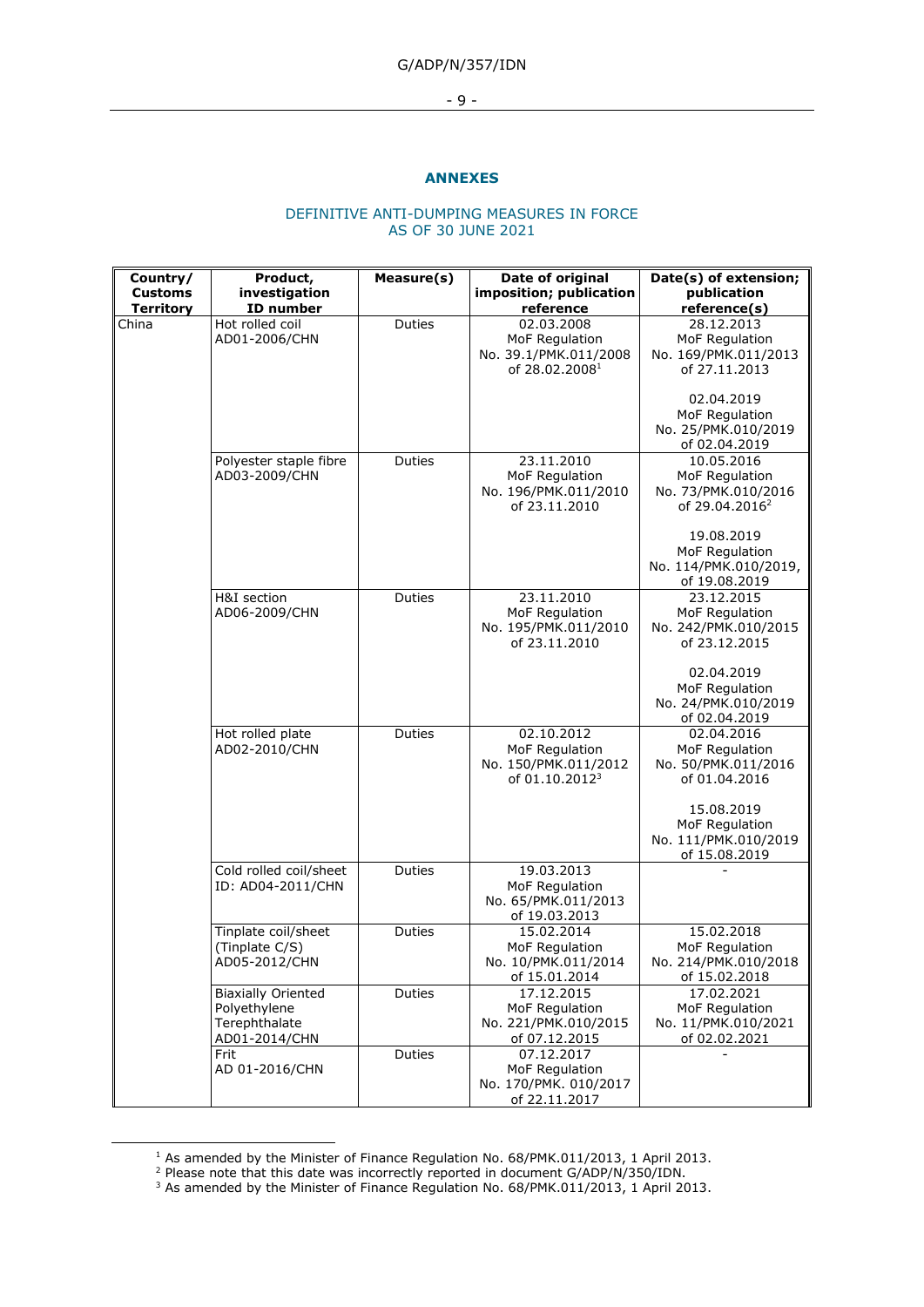|  | v | ۰. |  |
|--|---|----|--|
|--|---|----|--|

| Country/                           | Product,                                                                    | Measure(s)    | Date of original                                                       | Date(s) of extension;                                                             |
|------------------------------------|-----------------------------------------------------------------------------|---------------|------------------------------------------------------------------------|-----------------------------------------------------------------------------------|
| <b>Customs</b><br><b>Territory</b> | investigation<br>ID number                                                  |               | imposition; publication<br>reference                                   | publication<br>reference(s)                                                       |
| China<br>(Cont'd)                  | Spin Drawn Yarn<br>(SDY)<br>AD 02-2017/CHN                                  | <b>Duties</b> | 20.08.2019<br>No. 115/PMK.010/2019<br>of 20.08.2019                    |                                                                                   |
| India                              | Hot rolled coil<br>AD02-2006/IND                                            | Duties        | 02.03.2008<br>MoF Regulation<br>No. 39.1/PMK.011/2008<br>of 28.02.2008 | 28.12.2013<br>MoF Regulation<br>No. 169/PMK.011/2013<br>of 27.11.2013             |
|                                    |                                                                             |               |                                                                        | 02.04.2019<br>MoF Regulation<br>No. 25/PMK.010/2019<br>of 02.04.2019              |
|                                    | Polyester staple fibre<br>AD04-2009/IND                                     | Duties        | 23.11.2010<br>MoF Regulation<br>No. 196/PMK.011/2010<br>of 23.11.2010  | 10.05.2016<br>MoF Regulation<br>No. 73/PMK.010/2016<br>of 29.04.2016 <sup>4</sup> |
|                                    |                                                                             |               |                                                                        | 19.08.2019<br>MoF Regulation<br>No. 114/PMK.010/2019,<br>of 19.08.2019            |
|                                    | <b>Biaxially Oriented</b><br>Polyethylene<br>Terephthalate<br>AD01-2014/IND | Duties        | 17.12.2015<br>MoF Regulation<br>No. 221/PMK.010/2015<br>of 07.12.2015  | 17.02.2021<br>MoF Regulation<br>No. 11 /PMK.010/2021<br>of 02.02.2021             |
| Japan                              | Cold rolled coil/sheet<br>AD03-2011/JPN                                     | <b>Duties</b> | 19.03.2013<br>MoF Regulation<br>No. 65/PMK.011/2013<br>of 19.03.2013   |                                                                                   |
| Korea, Rep.<br>оf                  | Hot rolled coil<br>AD01-2009/KOR                                            | Duties        | 07.02.2011<br>MoF Regulation<br>No. 23/PMK.011/2011<br>of 07.02.2011   | $\blacksquare$                                                                    |
|                                    | Tinplate coil/sheet<br>(Tinplate C/S)<br>AD07-2012/KOR                      | <b>Duties</b> | 15.02.2014<br>MoF Regulation<br>No. 10/PMK.011/2014<br>of 15.01.2014   | 15.02.2018<br>MoF Regulation<br>No. 214/PMK.010/2018<br>of 15.02.2018             |
|                                    | Cold rolled coil/sheet<br>AD06-2011/KOR                                     | Duties        | 19.03.2013<br>MoF Regulation<br>No. 65/PMK.011/2013<br>of 19.03.2013   |                                                                                   |
| Malaysia                           | Hot rolled coil<br>AD02-2009/MYS                                            | <b>Duties</b> | 07.02.2011<br>MoF Regulation<br>No. 23/PMK.011/2011<br>of 07.02.2011   |                                                                                   |
|                                    | Spin draw yarn<br>AD01-2013/MYS                                             | Duties        | 21.01.2015<br>MoF Regulation<br>No. 13/PMK.010/2015<br>of 19.01.2015   |                                                                                   |
|                                    | Partially oriented yarn<br>AD03-2013/MYS                                    | Duties        | 21.01.2015<br>MoF Regulation<br>No. 14/PMK.010/2015<br>of 19.01.2015   |                                                                                   |
| Russian<br>Federation              | Hot rolled coil<br>AD03-2006/RUS                                            | Duties        | 02.03.2008<br>MoF Regulation<br>No. 39.1/PMK.011/2008<br>of 28.02.2008 | 28.12.20135<br>MoF Regulation<br>No. 169/PMK.011/2013<br>of 27.11.2013            |
|                                    |                                                                             |               |                                                                        | 02.04.2019<br>MoF Regulation<br>No. 25/PMK.010/2019<br>of 02.04.2019              |

<sup>4</sup> Please note that this date was incorrectly reported in document G/ADP/N/350/IDN.

<sup>&</sup>lt;sup>5</sup> Following this sunset review, Belarus (AD03-2006/BLR) and Kazakhstan (AD03-2006/BLS) were included in the scope of this measure.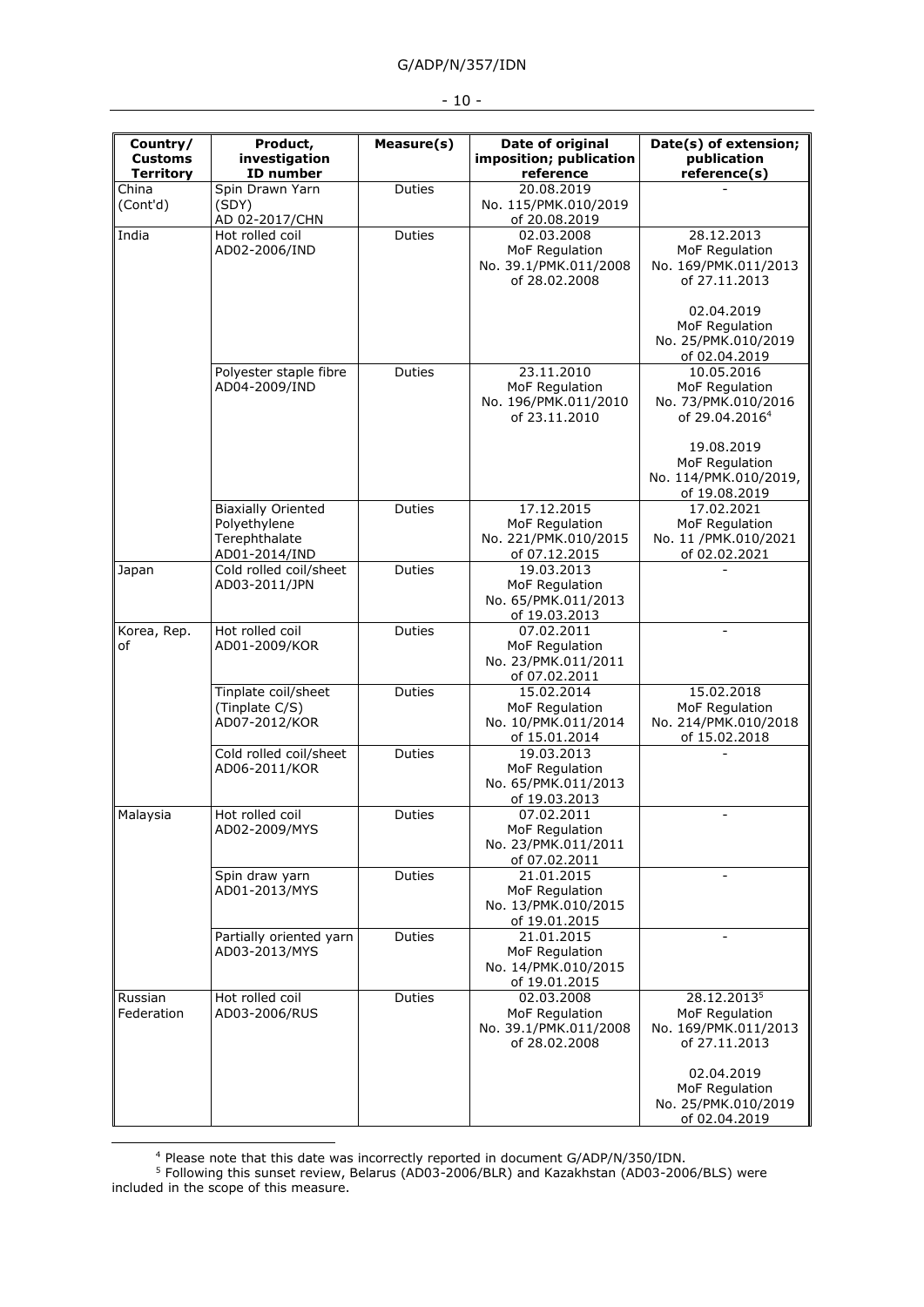| Country/<br><b>Customs</b><br><b>Territory</b> | Product,<br>investigation<br>ID number                                      | Measure(s)    | Date of original<br>imposition; publication<br>reference                           | Date(s) of extension;<br>publication<br>reference(s)                               |
|------------------------------------------------|-----------------------------------------------------------------------------|---------------|------------------------------------------------------------------------------------|------------------------------------------------------------------------------------|
| Singapore                                      | Hot rolled plate<br>AD01-2010/SIN                                           | <b>Duties</b> | 02.10.2012<br>MoF Regulation<br>No. 150/PMK.011/2012<br>of 01.10.2012 <sup>6</sup> | 02.04.2016<br>MoF Regulation<br>No. 50/PMK.011/2016<br>of 01.04.2016<br>15.08.2019 |
|                                                |                                                                             |               |                                                                                    | MoF Regulation<br>No. 111/PMK.010/2019<br>of 15.08.2019                            |
| Chinese<br>Taipei                              | Hot rolled coil<br>AD04-2006/TPKM                                           | Duties        | 02.03.2008<br>MoF Regulation<br>No. 39.1/PMK.011/2008<br>of 28.02.2008             | 28.12.2013<br>MoF Regulation<br>No. 169/PMK.011/2013<br>of 27.11.2013              |
|                                                |                                                                             |               |                                                                                    | 02.04.2019<br>MoF Regulation<br>No. 25/PMK.010/2019<br>of 02.04.2019               |
|                                                | Polyester staple fibre<br>AD05-2009/TPKM                                    | Duties        | 23.11.2010<br>MoF Regulation<br>No. 196/PMK.011/2010<br>of 23.11.2010              | 10.05.2016<br>MoF Regulation<br>No. 73/PMK.010/2016<br>of 29.04.2016               |
|                                                |                                                                             |               |                                                                                    | 19.08.2019<br>MoF Regulation<br>No. 114/PMK.010/2019,<br>of 19.08.2019             |
|                                                | Cold rolled coil/sheet<br>AD05 2011/TPKM                                    | Duties        | 19.03.2013<br>MoF Regulation<br>No. 65/PMK.011/2013<br>of 19.03.2013               |                                                                                    |
|                                                | Tinplate coil/sheet<br>(Tinplate C/S)<br>AD06-2012/TPKM                     | Duties        | 15/02/2014<br>MoF Regulation<br>No. 10/PMK.011/2014<br>of 15.01.2014               | 15/02/2018<br>MoF Regulation<br>No. 214/PMK.010/2018<br>of 15.02.2018              |
| Thailand                                       | Hot rolled coil<br>AD05-2006/THA                                            | <b>Duties</b> | 02.03.2008<br>MoF Regulation<br>No. 39.1/PMK.011/2008<br>of 28.02.2008             | 28.12.2013<br>MoF Regulation<br>No. 169/PMK.011/2013<br>of 27.11.2013              |
|                                                |                                                                             |               |                                                                                    | 02.04.2019<br>MoF Regulation<br>No 25/PMK.010/2019<br>of 02.04.2019                |
|                                                | Partially oriented yarn<br>AD02-2013/THA                                    | Duties        | 21.01.2015<br>MoF Regulation<br>No. 14/PMK.010/2015<br>of 19.01.2015               |                                                                                    |
|                                                | <b>Biaxially Oriented</b><br>Polyethylene<br>Terephthalate<br>AD02-2014/THA | <b>Duties</b> | 17.12.2015<br>MoF Regulation<br>No. 221/PMK.010/2015<br>of 07.12.2015              | 17.02.2021<br>Mof Regulation<br>No. 11/PMK.010/2021<br>of 02.02.2021               |
|                                                | Biaxially oriented<br>polypropylene<br>AD01-2015/THA                        | <b>Duties</b> | 30.01.2017<br>MoF Regulation<br>No. 1/PMK.010/2017<br>of 09.01.2017                | 18.04.2019<br>MoF Regulation<br>No. 36/PMK.010/2019<br>of 28.04.2019               |

<sup>-</sup> 11 -

<sup>6</sup> As amended by the Minister of Finance Regulation No. 68/PMK.011/2013, 1 April 2013.